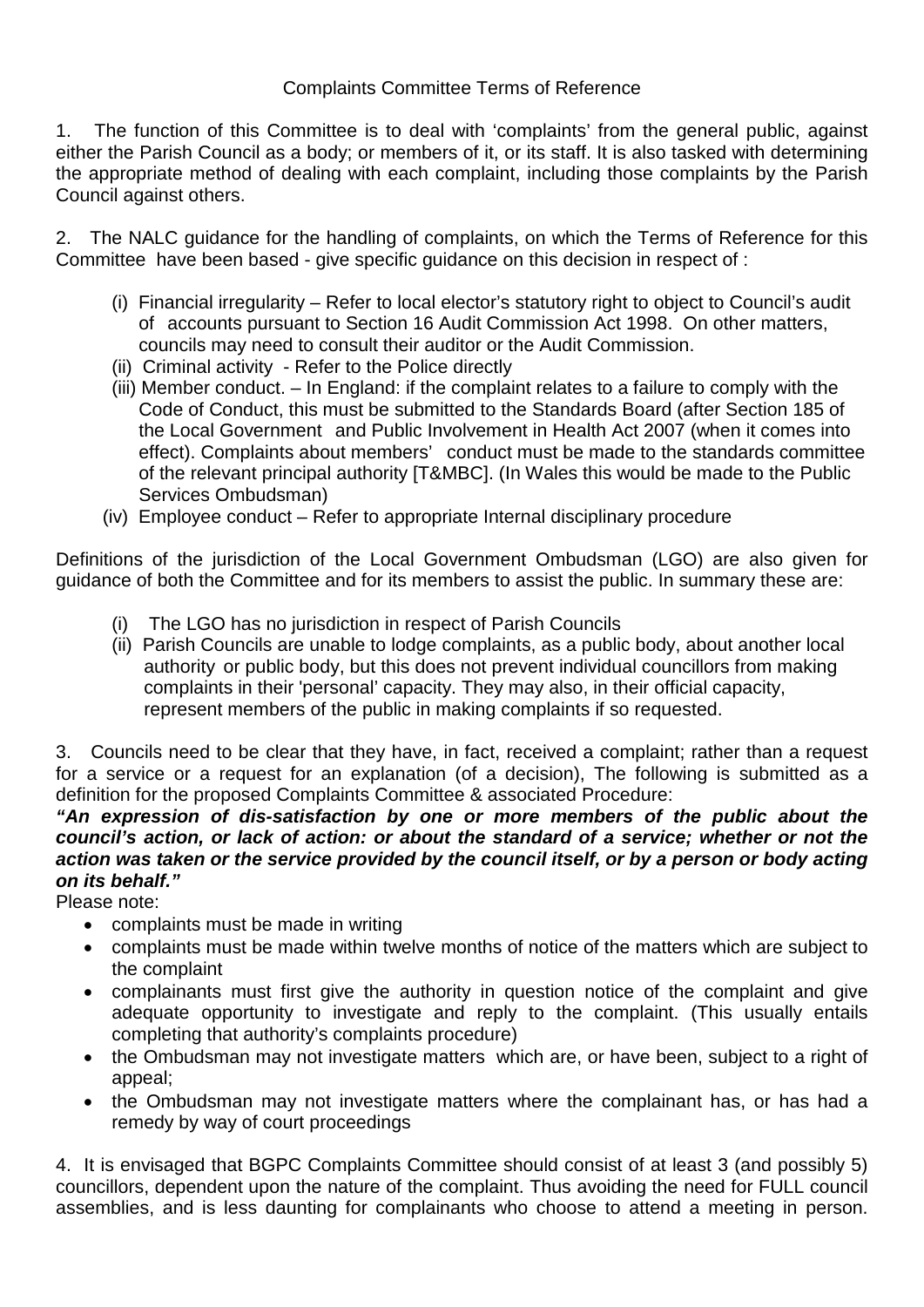[None of these can be the Council Chairman or Vice Chairman in the first instance, as they will form higher level referees]

5. The procedure will be time-scale driven and clearly some flexibility within the overall procedure is required to deal with lengthier and more complex complaints.

6. At all times, the rules of natural justice will apply. In other words, all parties should be treated fairly and the process should be reasonable, accessible and transparent.

7. The purpose of the procedure is to provide remedies if things do go wrong, and to advise the full Council of the findings of the Complaints Committee with a recommendation as to action required to prevent re-occurrence.

8. The resultant and "approved" Complaints Procedure should become part of BGPC Standing Orders. It should be; easy to use, well publicised, fair and objective, applied consistently and be quick, thorough and rigorous. Also that it is fully supported by the Councillors.

[The identity of a complainant should only be made known to those who need to consider a complaint; and certainly where matters of financial, sensitive information, and where third parties are involved.]

10/10/08

Adopted by BGPC 04.04.11 item 193(vi)